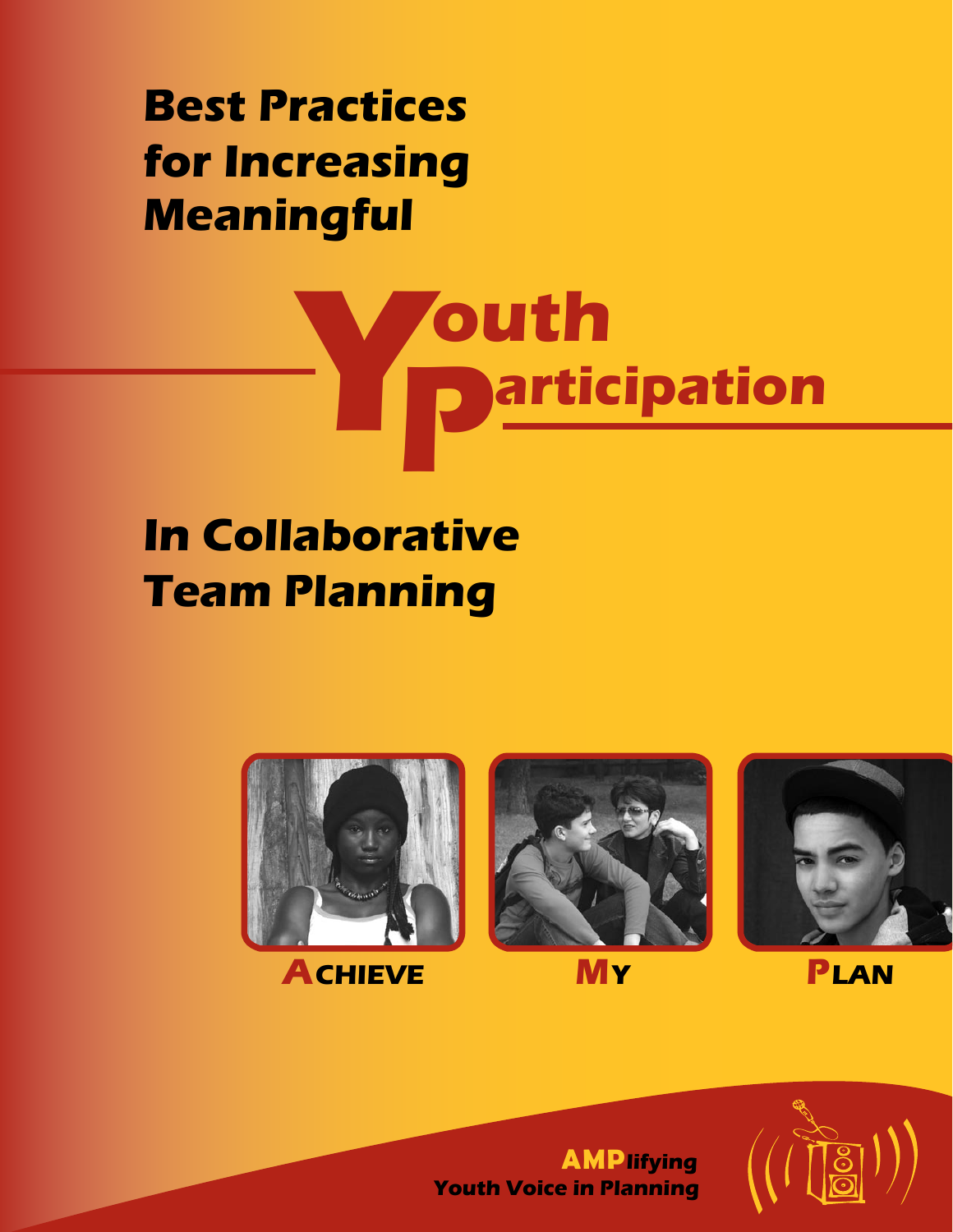

### **Acknowledgments**

This publication was produced by the Uanet-Walker Barbara-Fries<br>Research and Training Center on Family Rujuta Gaonkar Beckie Child **This publication was produced by the Search Janet Walker Constructs Barbara Friesen** Support and Children's Mental Health at Laurie Powers **Ariel Holman** Portland State University and was developed with funding from: and the AMP advisory board:



the National Institute on Bradley Belka Angel Moore Disability and Rehabili- Stephanie Boyer Brandy Sweeney tation Research, United Loretta Cone Nathan Tanner States Department of Kayla Griffin Sonja Tanner Education, and The Mollie Janssen Mollie Janssen Jackie Trussel

the Center for Mental Health Services, Substance Abuse and Mental Health Services  $\frac{2}{3}$  Publication layout and Administration (NIDRR grant  $\sqrt[3]{\mathbf{H}}$  design by: H133B040038).



The content of this publication does not (RTC) necessarily reflect the views of the funding agencies.

Portland State University supports equal opportunity in admissions, education, employment, and the use of facilities by prohibiting discrimination in those areas based on race, color, creed or<br>religion, sex, national origin, age, disability, sexual orientation, or veteran status. This policy implements state and federal During the Meeting: law (including Title IX).<br>Iaw (including Title IX).

*This document was printed on 25% post-consumer, 50% total* During the Meeting: *recycled-content paper.* Ensure the Youth is Part of the Team ............... <sup>6</sup>

his publication was authored by the following RTC staff:

Jan Lacy Kenny Veres Lynda Lowe

Nicole Aue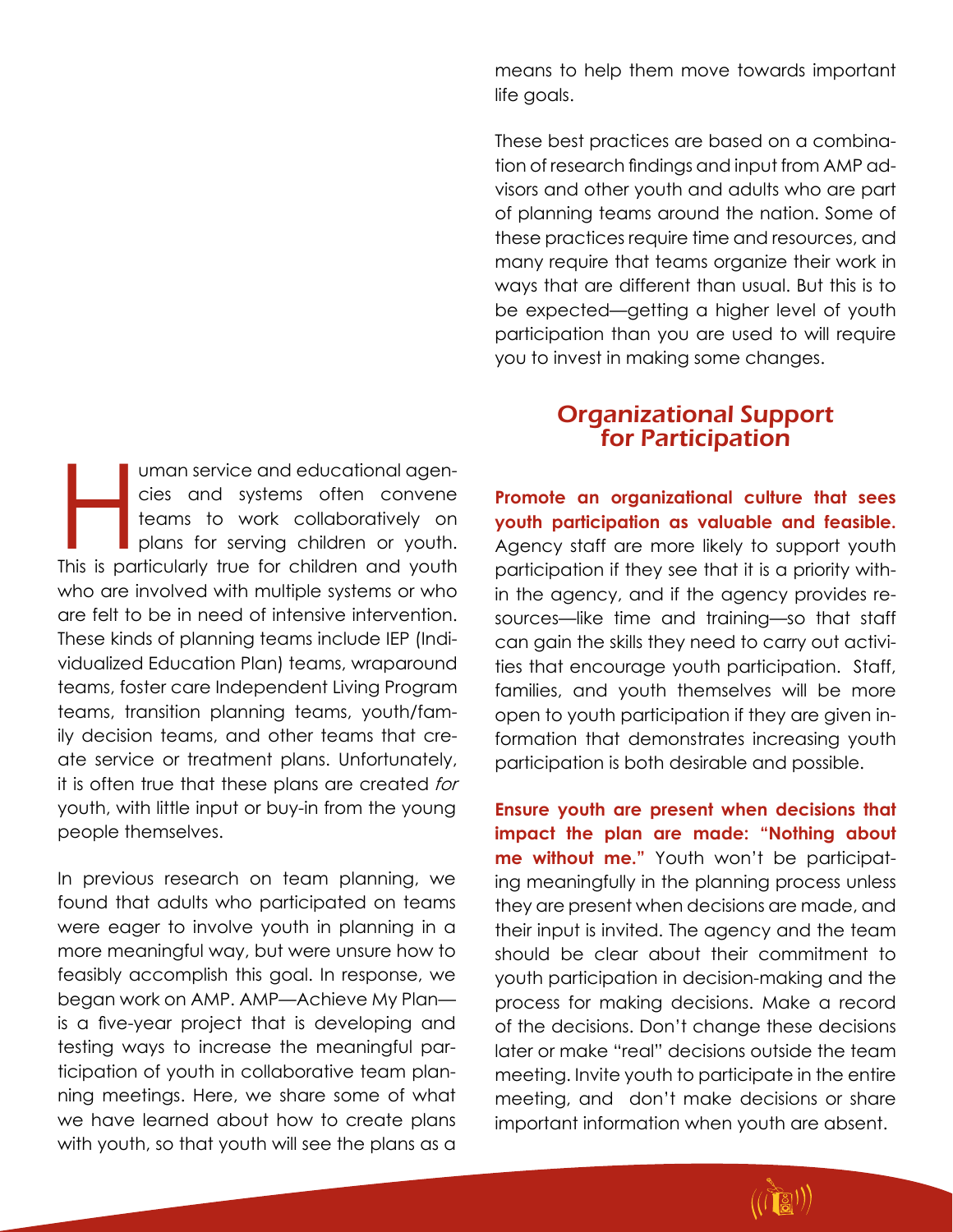Provide adequate preparation so that youth fert to have someone else speak for them. Some thave a real opportunity to think about what and the meeting (for instance, welcoming everyone the where likely to draw a blank or e points she wants to make<br>about each topic on the details and how she will communicate these points.<br>Communicate these points. She should also be coached<br>
to think about times during the<br>
meeting when she may need<br>
some kind of support, and who would<br>
be the best person to offer that support.<br>
or behavior. A youth may prefer to stand or

**Before the Meeting:** activities and goals that she finds personally<br>**Help the Youth Prepare** and meaningful. Part of prepping for initial planning meaning ful. Part of prepping for initial planning meetings should include an opportunity for the In consultation with the youth, formulate an agen-<br>
da before the meeting. A young person will be<br>
more comfortable and willing to participate if he<br>
can trust that the team will not become a pub-<br>
examplan.

lic discussion of uncomfortable topics. The youth<br>should have a chance to review agenda items<br>before the meeting. If there are topics that he<br>feels should not be discussed in front of the whole<br>team, work with him to figur

**Make sure that the youth has the opportunity to**<br> **Make sure that the youth has the opportunity to**<br> **Solution** to the plan. It's<br>
essential for young people to learn about setting<br>
and reaching their own goals—after all,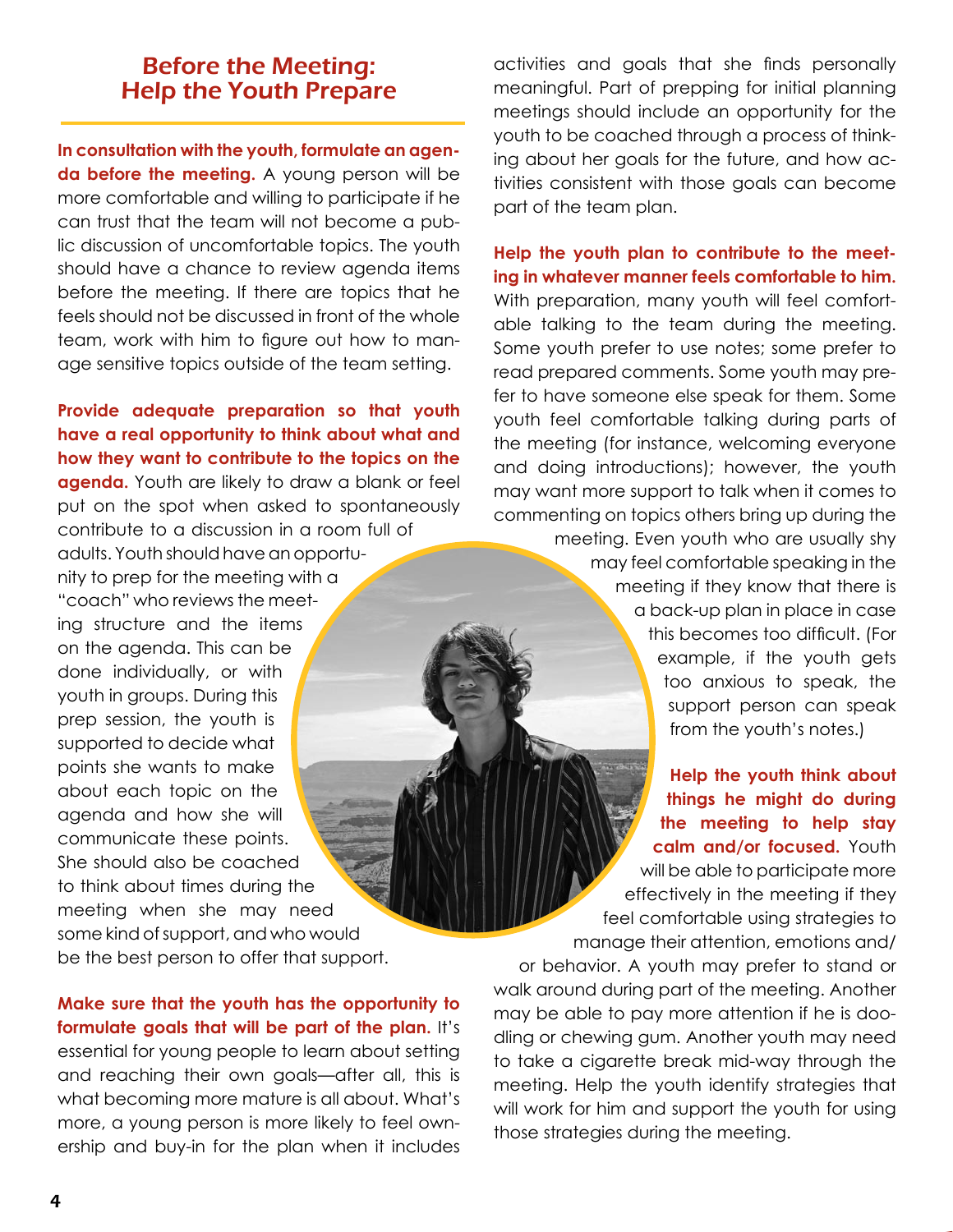**Work with the youth to figure out who can sup-<br>**  $\ldots$  **talk directly to the youth, not about the youth. port her during the meeting and prepare that** as if she is not there. "support person" for his role. Encourage the par-<br>ticipation of one or more "support people" rec-<br>ognized by the youth. A support person is some-<br>one that, in the youth's eyes...<br>...speak to the group one at a time, and av

phones in the youth's capacities to

but inderstands what meetings are and can interact well. We have a set of the set of the set of the set of the set of the set of the set of the set of the set of the set of the set of the set of the set of the set of the s with others in a meeting,

A support person will like<br>In the stories about the youth. Do<br>the meeting so that he can understand<br>his role. He should also have the opportunity<br>to lecture the youth about how she<br>to be "prepped" together with the youth p

### During the Meeting: Create a Safe Environment

**Ensure that the team environment feels safe** *3. During the meeting, stick to the agenda that the* **for the youth.** Young people report that, dur-<br>youth has helped create. There should be no lasting team meetings, they are often ignored, minute additions to the agenda; off-topic dislectured at, and/or harshly criticized. To help the cussion that arises during the meeting should meeting feel safe, the team should agree to a be tabled for later discussion. Team members set of ground rules, and the facilitator should be can make a list of these items and be sure that, able to control the meeting in a way that en- by the end of the meeting, they have worked sures that people follow the rules. Ground rules out a strategy for addressing them. should include the following: *4. Make sure that everyone can understand what* 

*ly, the youth no less than others.* This means that or if unfamiliar terminology or acronyms come people in the meeting …

side conversations or distractions like answering ...can be trusted,

make decisions and set goals, ……treat everyone's ideas and contri-<br>butions respectfully.

are and can interact well **2. Remain strengths-based and particular tensor in a month of the strengths-based and** *solution-focused.* **Youth feel** and and and that adults often spend and the spend and that adults often spend too much time stuck tively during the youth the meet-<br>tively during the meet- tively during the meet- lems the youth might have had or bad "inci-<br>ing.

> youth act in ways that the whole team can support. Communicate that you believe the youth can set new directions for herself and that you want to help.

*is going on.* Invite everyone on the team to ask *1. All team members treat each other respectful-* questions if they don't understand something ly, the youth no less than others. This means that

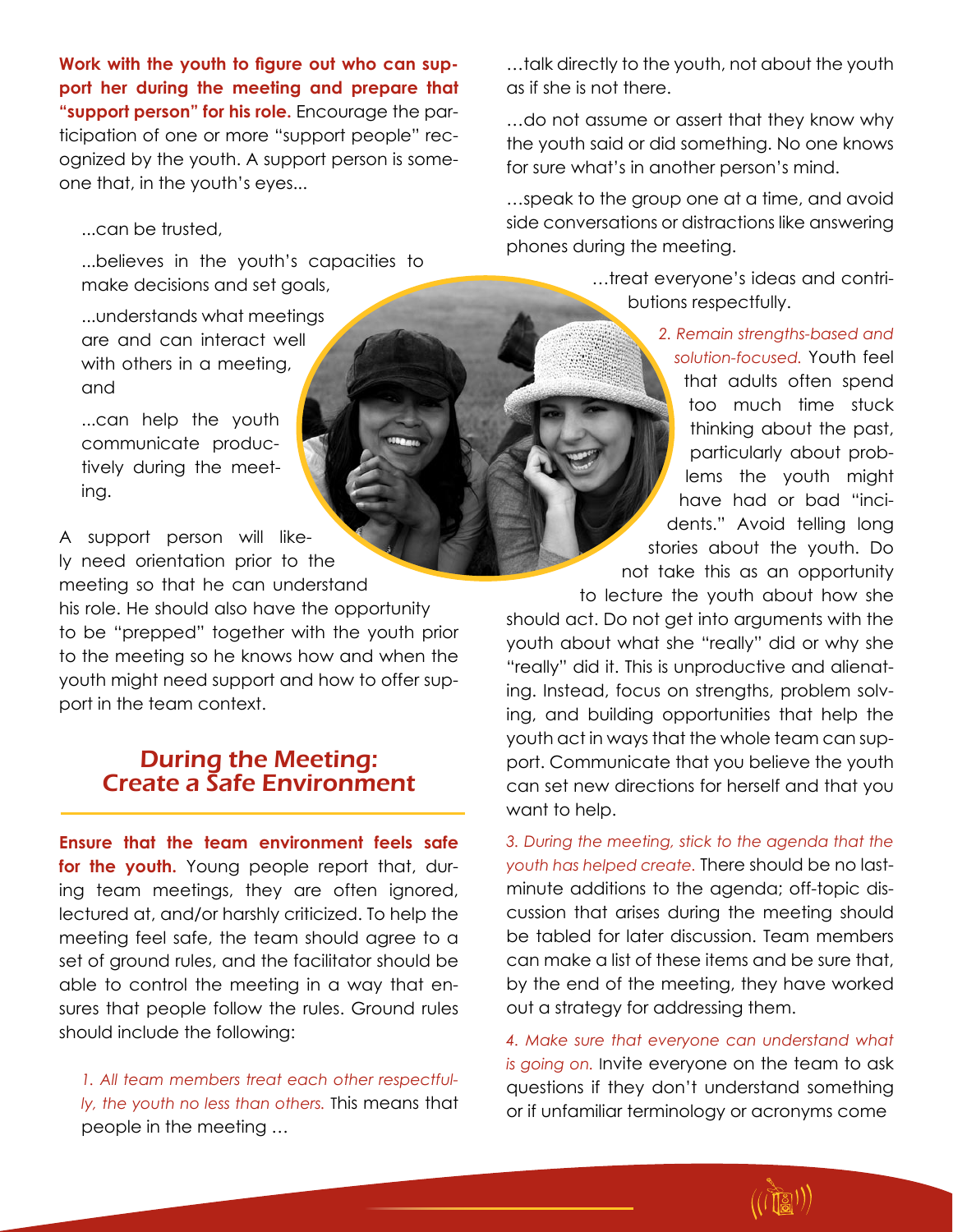don't want to include youth in important de-<br>elsions because begring eartein truths will hurt impact. cisions because hearing certain truths will hurt the youth's feelings. Professionals may feel<br>uncomfortable or even cruel using labels or<br>speaking about the results of tests or assess-<br>ments in front of a youth. But rather than using some key ways to do this are: this as an excuse to exclude the youth, use it as<br>an opportunity to reflect on why "helping" below the colution before you have a<br>feels so cruel that it has to be done to think about what the goal, "prob-<br>lem," or need rea

**opportunities for the youth to express his ideas or any proportunities for the youth to express his ideas or a laborative (and often more effective) way to offer comments even if he doesn't want to say a laboration of thi offer comments, even if he doesn't want to say a** think about a problem is to work as a group<br>**Int at any one time** Make space for the youth to the to think about deeper needs. What purpose **lot at any one time.** Make space for the youth to to think about deeper needs. What purpose contribute to discussions, and check in with him would anger management classes serve? In contribute to discussions, and check in with him would anger management classes serves in<br>contribute to discussions, and check in with him general, a problem or need should be defined from time to time. A youth may not want to say general, a problem or need should be defined<br>a lot each time but will feel more included any. In such a way that a variety of strategies could a lot each time, but will feel more included anyway. **be used to solve it. Then you can...** 

**Ensure that what the youth says matters and has** *problem or meet a need before picking one to use.* **an impact on discussions and decisions.** While If only one strategy is considered, it is often not this does not mean that the youth should solely  $\alpha$  very creative strategy, and usually it is the dictate the plan, it does mean that people on "pet" strategy of someone with a higher level

up during discussion. Be supportive when peo- the youth has to say and incorporate the youth's ple ask for this kind of clarification. interests into the plan. Of course, helping the youth formulate goals for the plan and prepare *5. Learn how to talk in ways that don't alienate or*  to speak to topics on the agenda are important<br>den't want to include youth in important de ways to help ensure that he or she will have an

When youth are not around. It is possible to speak the truth<br>and to get business done<br>without being cruel. Ex-<br>plain that discussion of<br>plain that discussion of<br>business and prob-<br>business and prob-<br>business and prob-<br>busi

lem gets to define the solution as well. There is **During the Meeting: Ensure the** no chance for the youth—or anyone else—to<br>**Youth is Part of the Team** have meaningful input. While this example is a bit of a caricature, this type of situation oc-**Structure discussion in ways that provide multiple** curs frequently in group settings. A more col-<br> **CURS** frequently in group settings. A more col-<br> **CURS** frequently in group settings. A more col-<br> **CURS** frequently in

*2. Consider several different strategies to solve a*  the team should be willing to truly listen to what of power at the meeting. Everyone in a group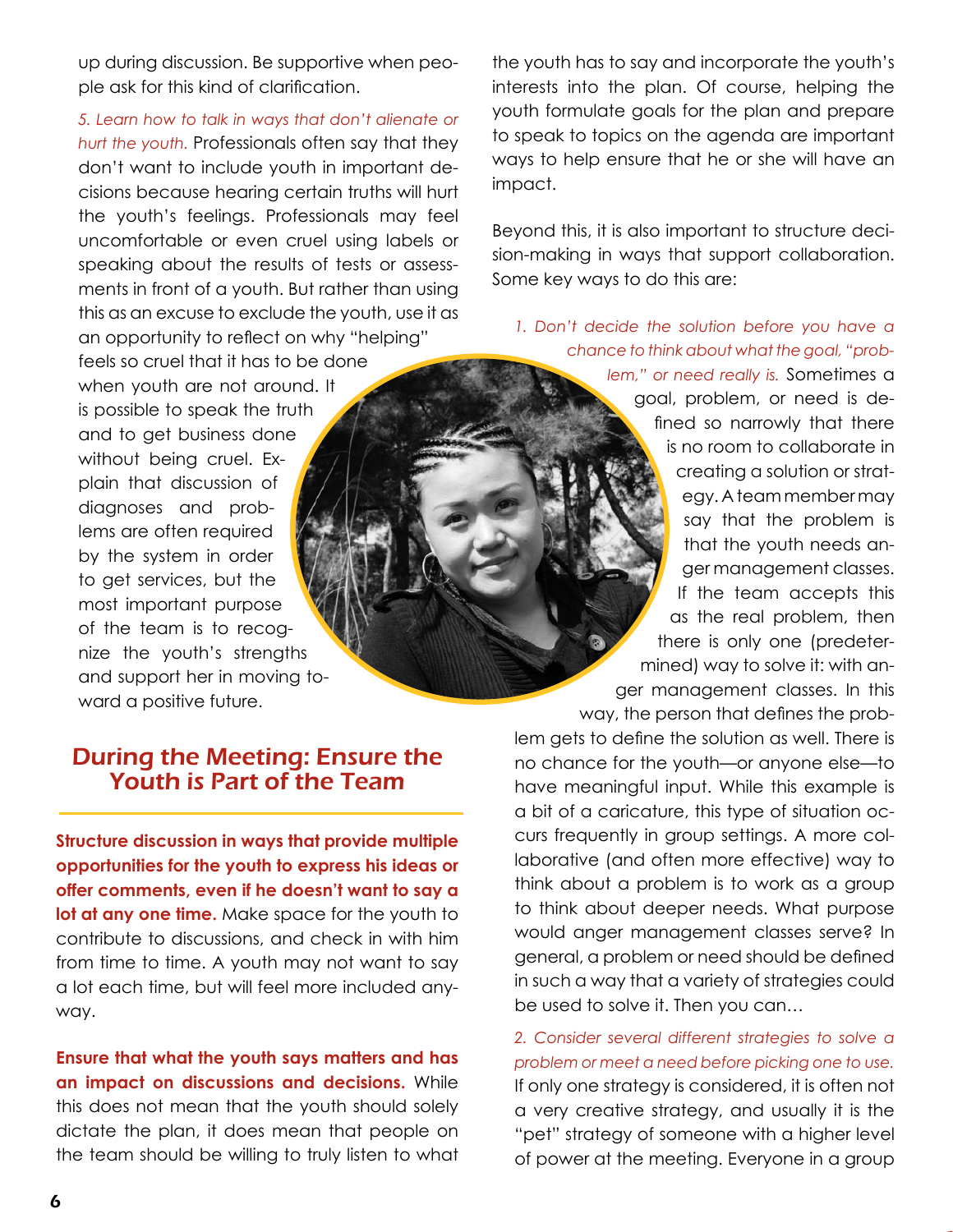or team is empowered when the team consid- **Be sure that everyone, including the youth, un-**

**and achievements are a focus of the meeting** participant, including the youth. When a youth **and a part of the plan.** Youth report that what has offered to take on a follow-up task, be sure they do well is rarely discussed in meetings. They to ask if he needs any support to do it. Help the also feel that what they accomplish from week youth think through what accomplishing the task to week or month to month is consistently over- will require and offer support ideas. shadowed during meetings by talk about problems and deficits. Goals and activities that are **Measuring Participation**<br>Witten into plans usually focus on remedies for **and Empowerment** written into plans usually focus on remedies for problems rather than on developing skills, talents, and assets. A strengths focus helps to counteract these tendencies by engaging youth and<br>teract these tendencies by engaging youth and<br>other team members in recognizing, reinforcing,<br>and building on a youth's positiv

begin with a group dis-<br>cussion of what's going cussion of what's going courages meaningful youth courages meaningful youth vell. Initial steps in planwell. Initial steps in plan-<br>ning should include some participation in the planning ning should include some process. The empowerment process in the empowerment of the system of strengths inventory or form of strengths inventory or a measure assesses the extent to measure assesses the extent to include the unit of the strength of the strength of the strength of the strength of the strength of the strength of the strengt list, and this list should be used which a youth feels confident in which a youth feels confident in when the team is deciding how when the team is deciding how managing his or her condition, inter-<br>best to reach goals or meet needs. best to reach goals or meet needs.<br>The strengths list or inventory should appear and change service systems. These measures are The strengths list or inventory should appear ing change service systems. These measures are<br>in formal team documentation and can be available from the Research and Training Center ing each meeting. Contact rtcpubs@pdx.edu. **AMP**

ers options before making decisions, but this is **derstands the decisions made and the next** particularly true for youth, who haven't had a **steps after the meeting.** At the end of the meetwhole professional career to think about some ing or before shifting from one agenda item to of these things. The next, review any decisions made and follow-up responsibilities and deadlines. Write this **Ensure that the youth's strengths, assets, talents,** information down and give the plan to each

Specific portions of the meeting and steps in the planning<br>process should be explicitly structured to bring in a<br>strengths focus. For example, every meeting can<br>ple, every meeting can

available from the Research and Training Center reviewed or added to at a specific point dur-<br>on Family Support and Children's Mental Health.

**AMPLE**  $\left(\left(\begin{smallmatrix} \sqrt{2} & 0 \\ 0 & 0 \end{smallmatrix}\right) \right)$